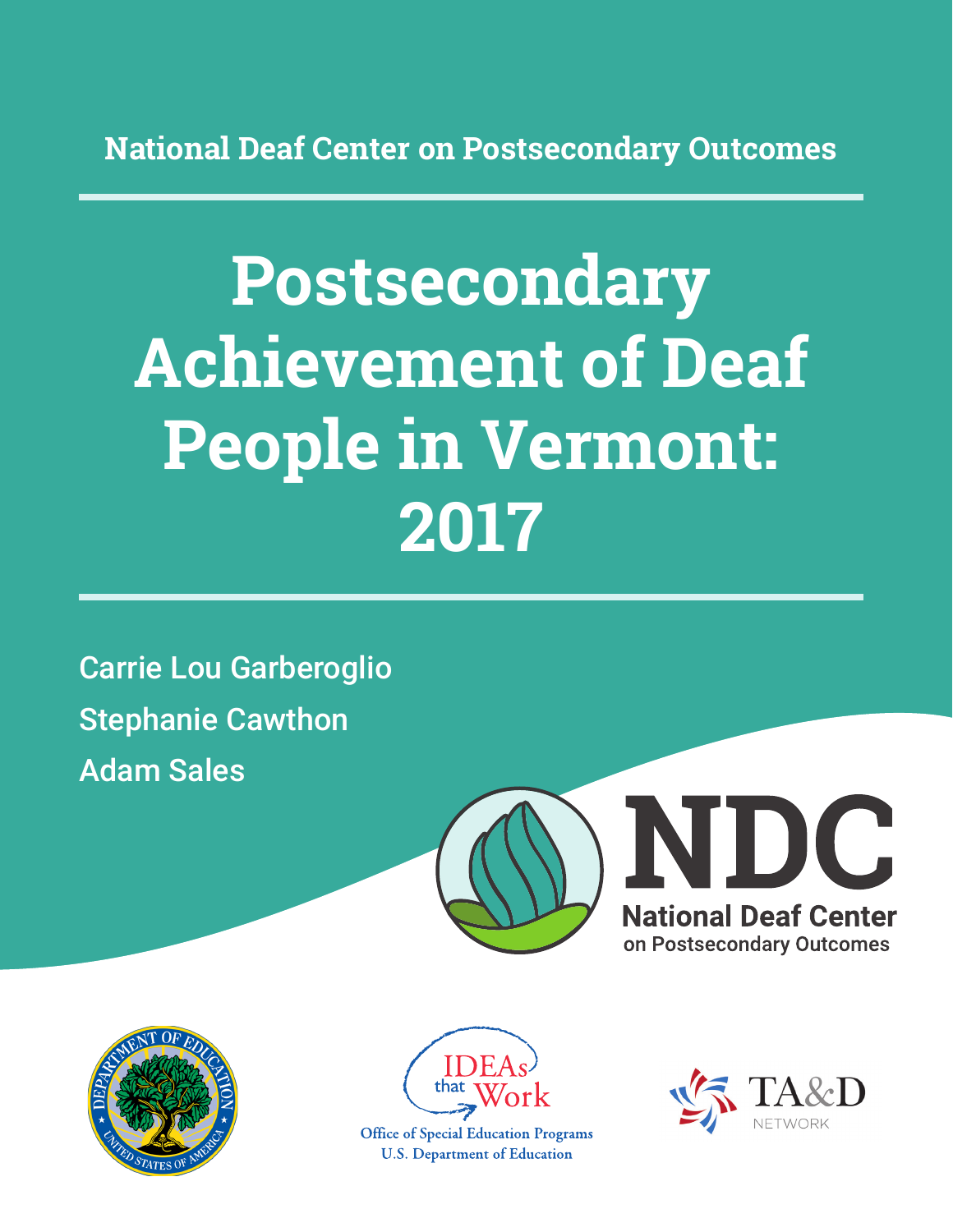This document was developed under a grant from the U.S. Department of Education, OSEP #HD326D160001. However, the contents do not necessarily represent the policy of the U.S. Department of Education, and you should not assume endorsement by the federal government.

2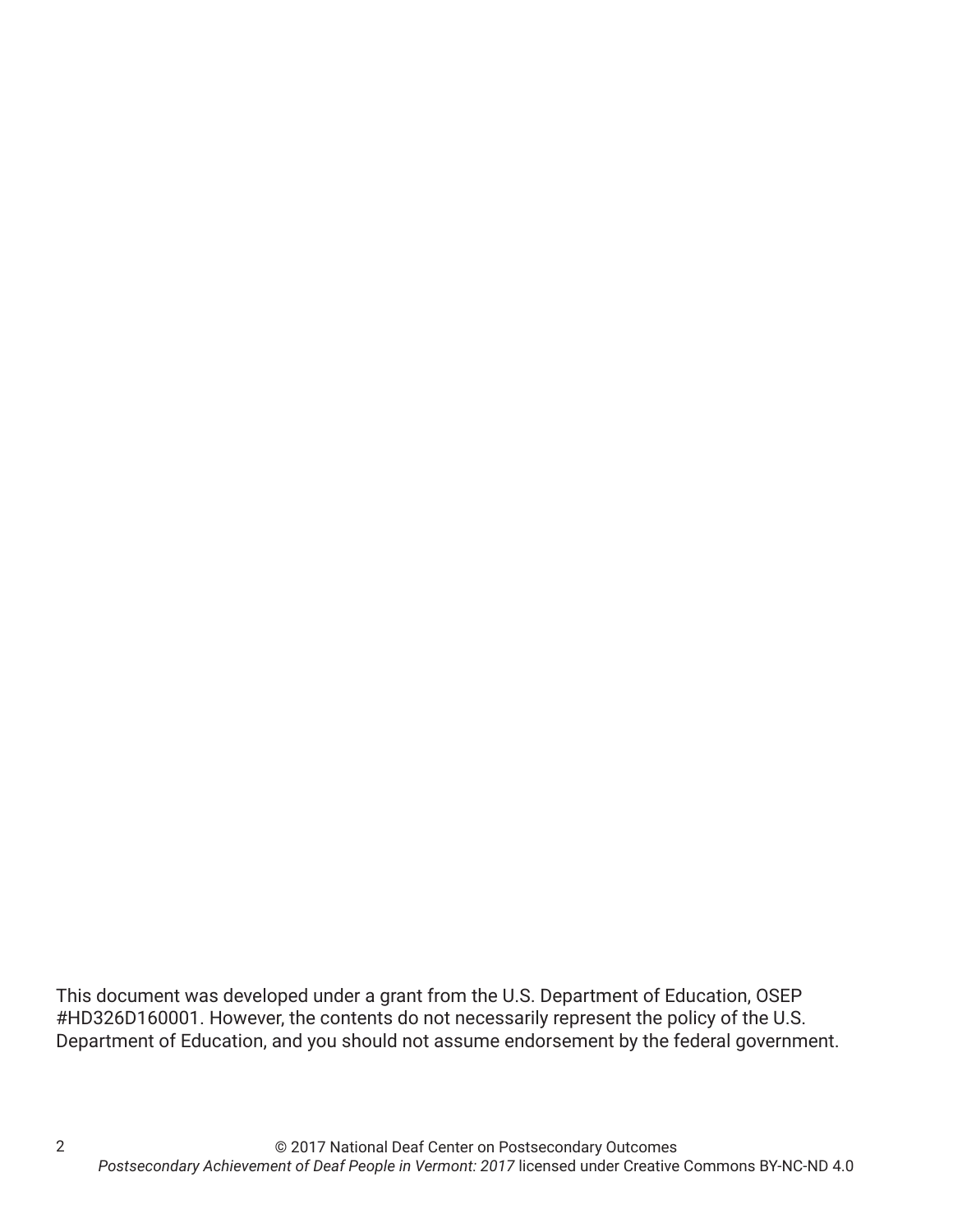Postsecondary experiences of deaf people vary widely across the nation. National reports about educational attainment and employment are available at nationaldeafcenter.org (Garberoglio, Cawthon, & Bond, 2016; Garberoglio, Cawthon, & Sales, 2017). This report provides current estimates of postsecondary achievement in Vermont. We used 5-year estimates of data from the American Community Survey (ACS), a national survey conducted by the U.S. Census Bureau, to generate the findings in this report. More information about this dataset and the analyses are shared in the Methods section at the end of this report.

# **EDUCATIONAL ATTAINMENT**

In the United States, deaf people attained lower levels of education than their hearing peers in 2015, according to national educational attainment data (Garberoglio et al., 2017). Educational attainment also varied across gender, race, and ethnicity.



In this report, we use the term *deaf* in an all-encompassing manner to include individuals who identify as Deaf, hard of hearing, hearing impaired, late deafened, and deafdisabled.

© 2017 National Deaf Center on Postsecondary Outcomes *Postsecondary Achievement of Deaf People in Vermont: 2017* licensed under Creative Commons BY-NC-ND 4.0

**In Vermont,**

**3.1%**

**of 25–64 year**

**olds are deaf.**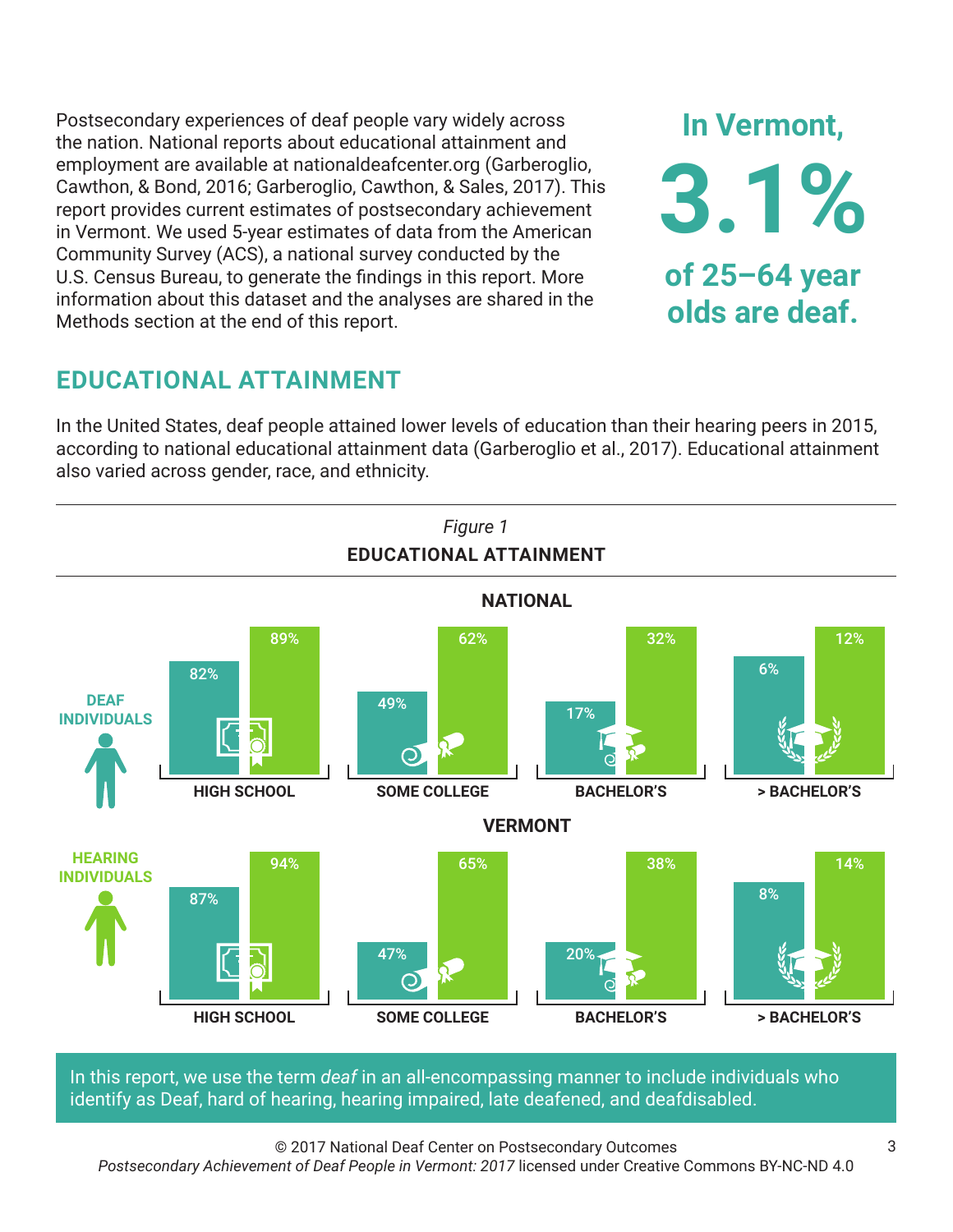#### *Figure 2*

#### **EDUCATIONAL ATTAINMENT IN VERMONT BY GENDER**



4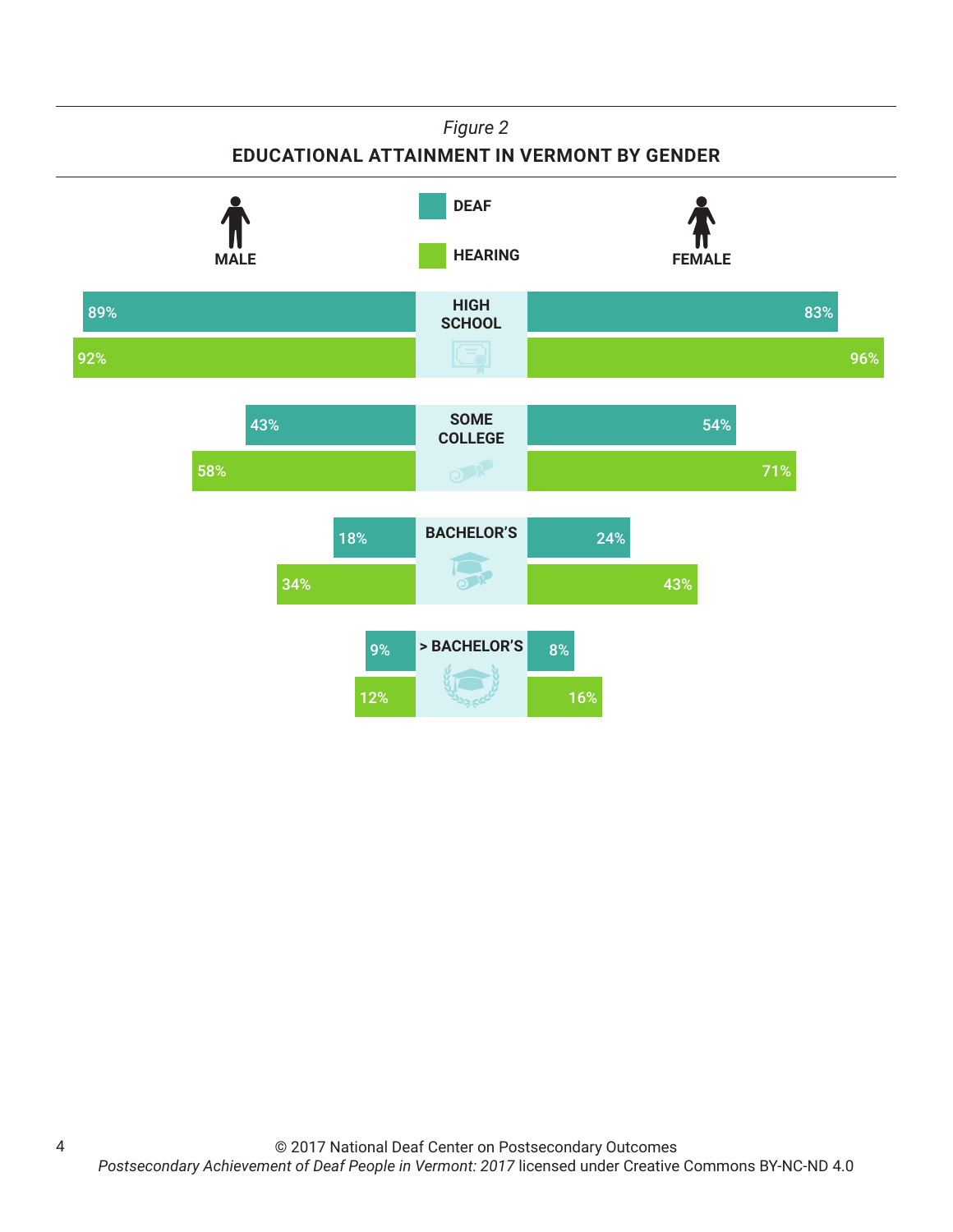#### *Figure 3*

**EDUCATIONAL ATTAINMENT IN VERMONT BY RACE AND ETHNICITY**



A large percentage of deaf individuals have additional disabilities, and each combination of which results in unique strengths and challenges. Educational attainment rates vary by type of disability. Across the nation, deaf individuals with any type of additional disability reported lower educational attainment levels.

| Figure 4<br>EDUCATIONAL ATTAINMENT BY DISABILITY |                              |                               |                   |              |
|--------------------------------------------------|------------------------------|-------------------------------|-------------------|--------------|
|                                                  | <b>HIGH</b><br><b>SCHOOL</b> | <b>SOME</b><br><b>COLLEGE</b> | <b>BACHELOR'S</b> | > BACHELOR'S |
| DEAF + NO ADDITIONAL DISABILITY                  | 90%                          | 51%                           | 26%               | 13%          |
| DEAF + ANY ADDITIONAL DISABILITY                 | 83%                          | 42%                           | 13%               | 2%           |
| <b>DEAFBLIND</b>                                 | 76%                          | 33%                           | 15%               | $0\%$        |

# © 2017 National Deaf Center on Postsecondary Outcomes

*Postsecondary Achievement of Deaf People in Vermont: 2017* licensed under Creative Commons BY-NC-ND 4.0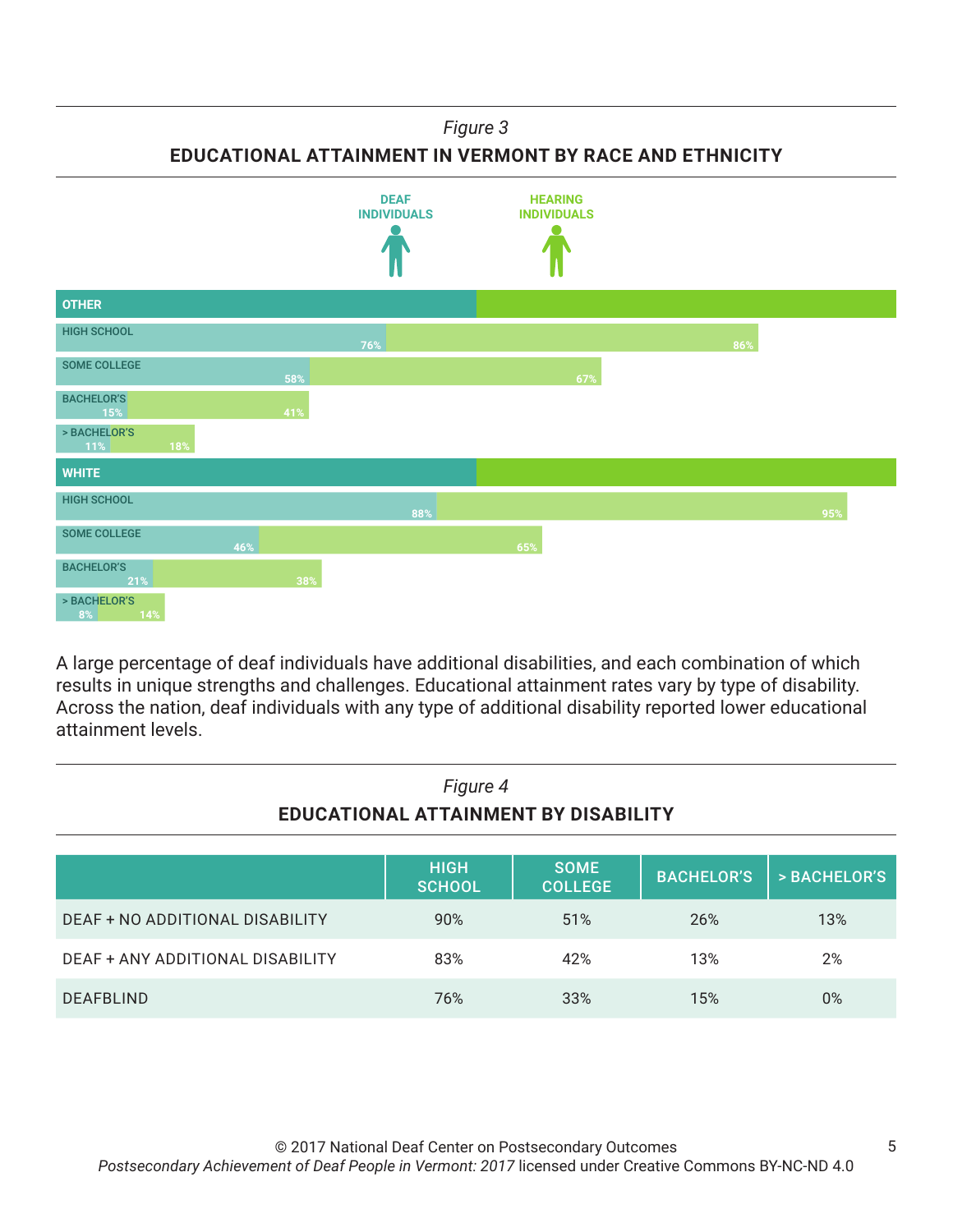# **EMPLOYMENT RATES**

6

National employment statistics show lower employment rates among deaf individuals. Almost half of deaf people are not in the labor force (Garberoglio, Cawthon, & Bond, 2016). Employment rates also vary by gender, race, and ethnicity.

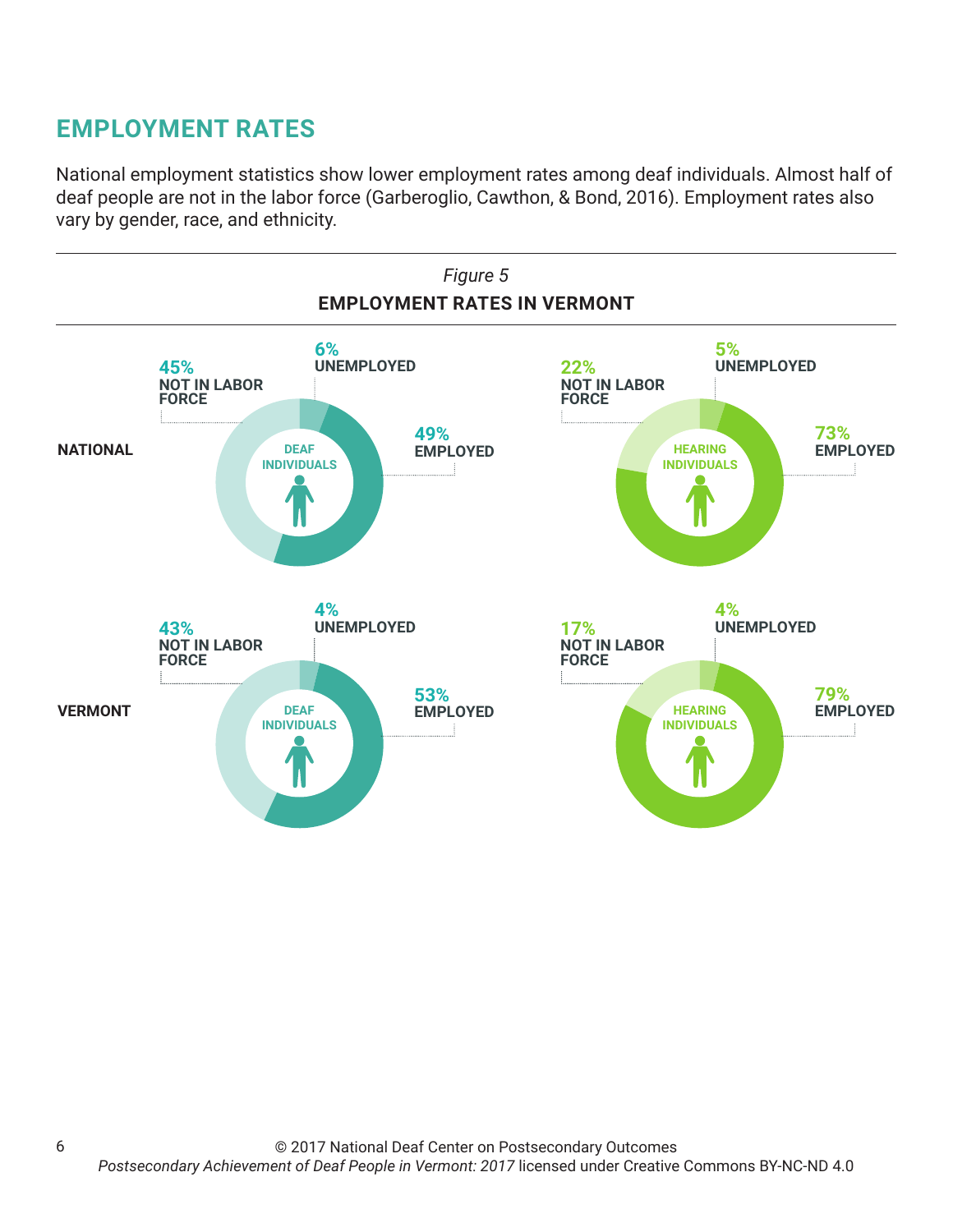



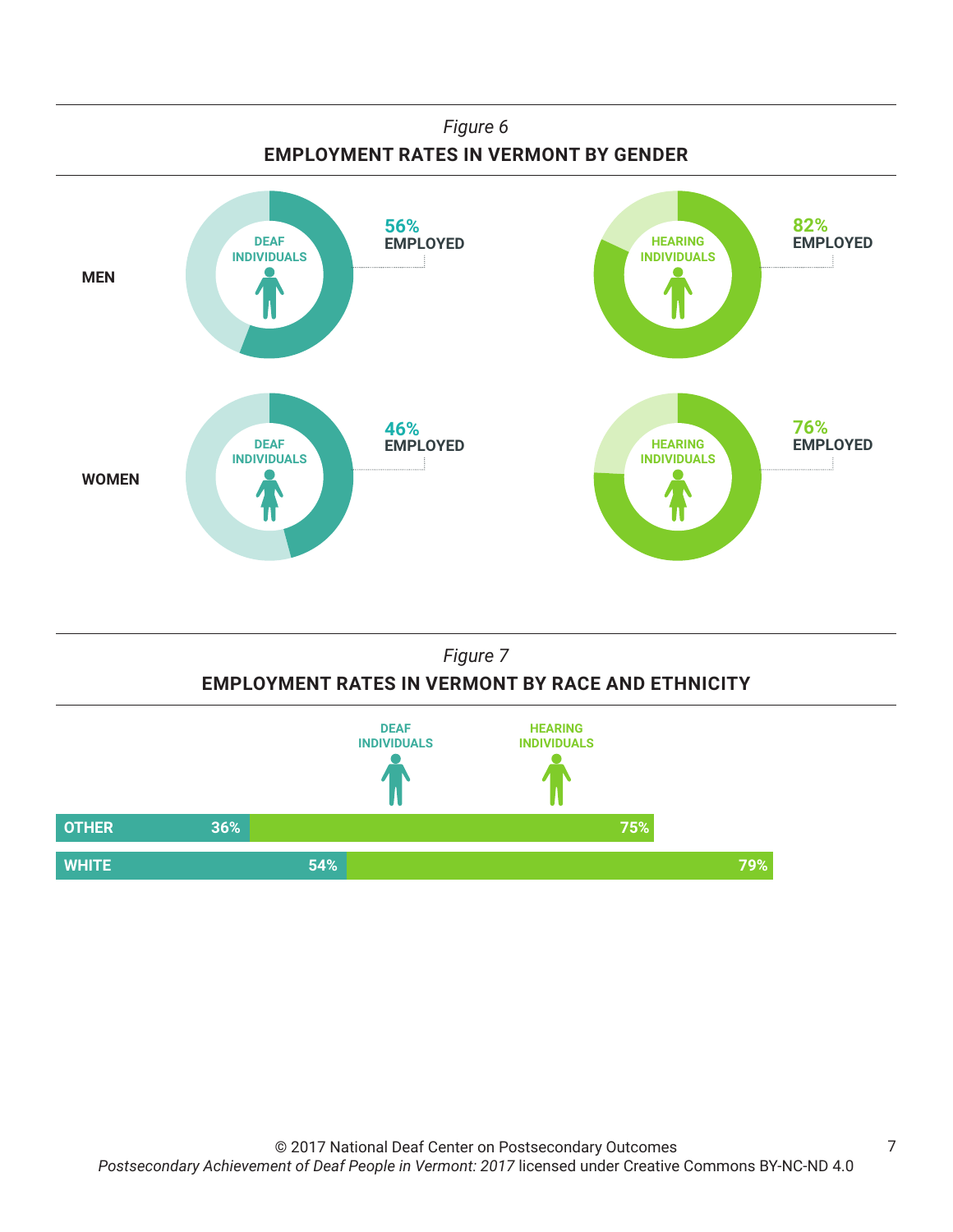### *Figure 8* **EMPLOYMENT RATES IN VERMONT BY DISABILITY**



# **SUPPLEMENTAL SECURITY INCOME**

Deaf individuals receive supplemental security income (SSI) benefits at different rates across the nation. 11.9% of deaf people ages 25–64 in the U.S. receive SSI benefits. In Vermont, 16.3% of deaf people receive SSI benefits.

# **EARNINGS**

National data show lower median earnings among deaf individuals who were employed full time. Earnings also vary across gender, race, ethnicity, and disability status.



© 2017 National Deaf Center on Postsecondary Outcomes

*Postsecondary Achievement of Deaf People in Vermont: 2017* licensed under Creative Commons BY-NC-ND 4.0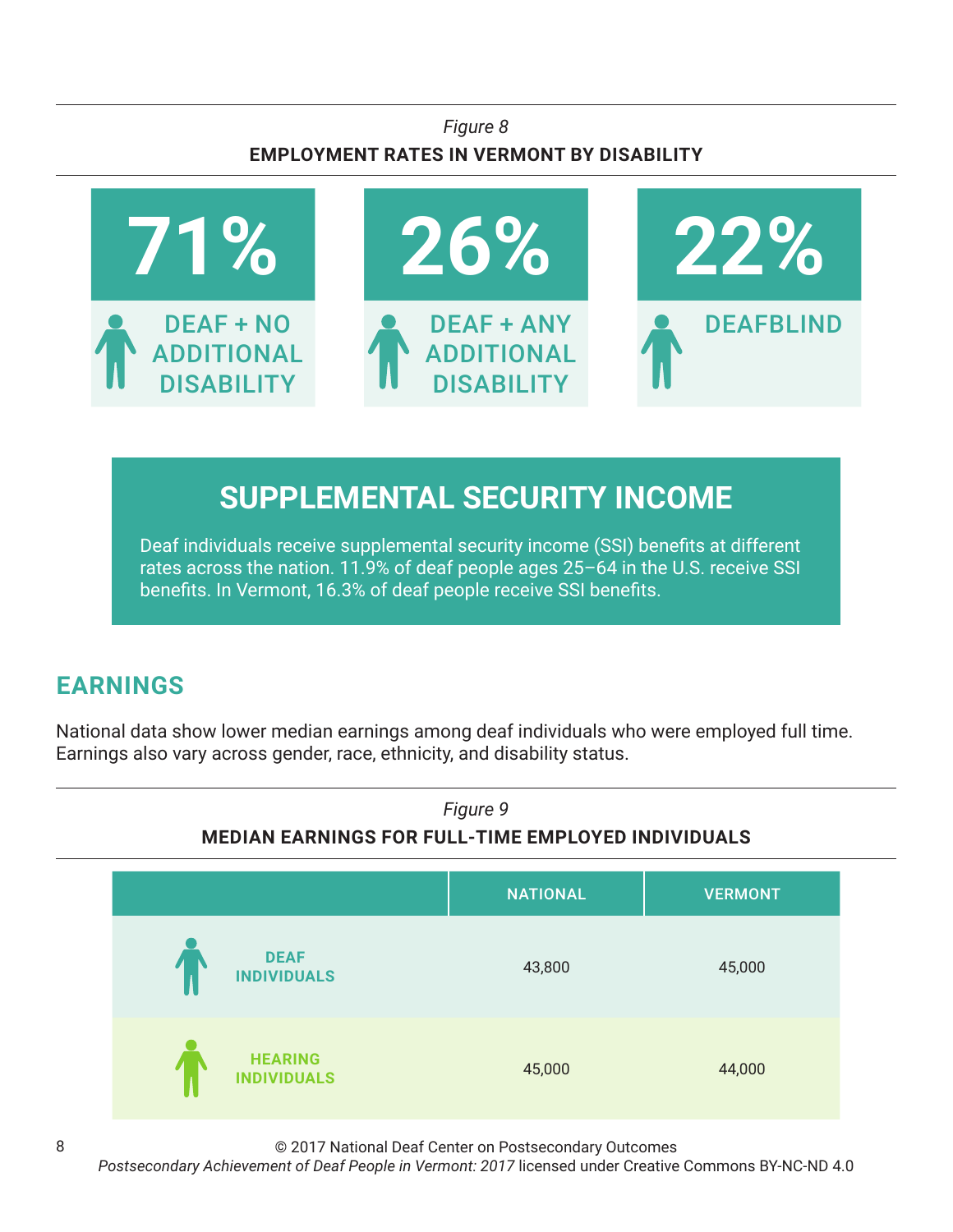*Figure 10*





*Figure 11*

**MEDIAN EARNINGS FOR FULL-TIME EMPLOYED INDIVIDUALS IN VERMONT BY RACE AND ETHNICITY**



*Figure 12*

**MEDIAN EARNINGS FOR FULL-TIME EMPLOYED INDIVIDUALS IN VERMONT BY DISABILITY**



© 2017 National Deaf Center on Postsecondary Outcomes *Postsecondary Achievement of Deaf People in Vermont: 2017* licensed under Creative Commons BY-NC-ND 4.0